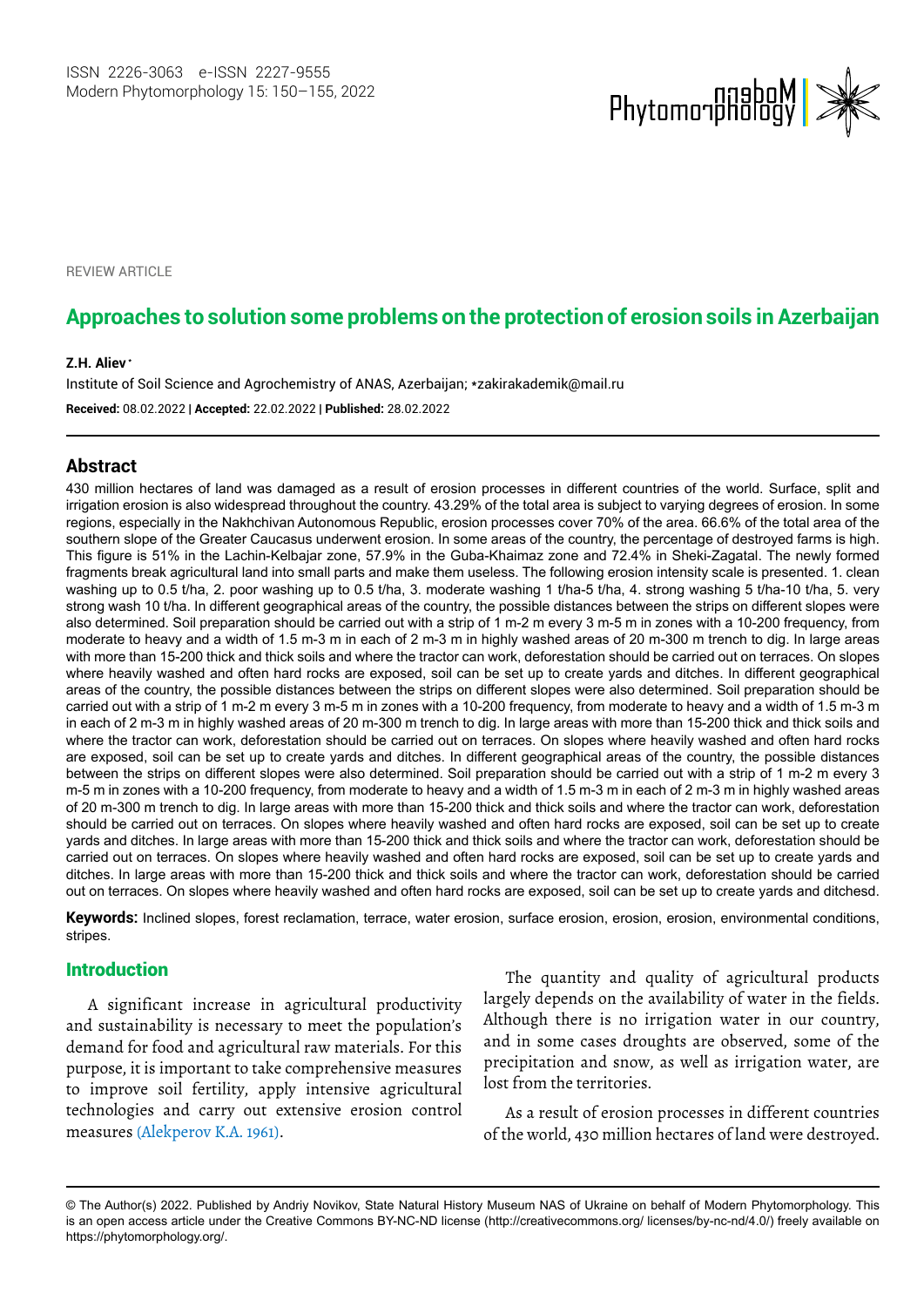Surface, split and irrigation erosion is also widespread throughout the country. 43.29% of the total area is subject to varying degrees of erosion.

In some regions, especially in the Nakhchivan Autonomous Republic, erosion processes cover 70% of the area. 66.6 of the total area of the southern slope of the Greater Caucasus underwent erosion.

In some areas of the country, the percentage of destroyed farms is high. For example, this indicator is 51% in the Lachin-Kelbajar zone, 57.9% in Guba-Khaimaz and 72.4% in Sheki-Zagatala. Newly formed splinters smash agricultural these lands into small parts and make them useless. Gully material covers valuable plantations and pollutes wetlands.

Reclamation measures against erosion provide effective regulation of surface runoff, improving the water regime of the soil, maintaining the level of fertility. This review discusses the laws of soil washing, the formation of surface runoff, some theoretical and practical problems in the fight against erosion. There are disputes in the issues under consideration. Therefore, these data are summarized for an objective assessment. Irrigation erosion is not resolved. The article uses the results of studies conducted by TAI Laboratory "Soil Erosion" (former Institute of Erosion and Irrigation of the Academy of Sciences) (Aliev Z.H. 2020).

### The Scientific Basis for the Protection of Soils from Water Erosion

#### **Damage caused by environmental erosion and agriculture**

Under the concept of water erosion, soil degradation is understood as the process of soil erosion and depletion through streams, as well as landscape degradation processes. Water erosion is the main cause of degradation of soils and natural complexes. Water erosion in nature occurs in two ways: surface erosion and (linear argan) erosion.

Surface erosion does not occur immediately, especially at the initial stage. In fact, an area of 100 acres per 100 m, an average width of 5 m and a depth of 2 m is formed on an area of one hundred hectares, and this does not go unnoticed. Nevertheless, when washing 1 cm of soil from this place, this is barely noticeable, although as a result of the development of this ravine, 10,000  $\mathrm{m}^3$  of valuable soil and soil are lost as a result of washing a 1 centimeter layer of 600 m3 -800 m3 and 100 ha. Therefore, surface erosion is much more dangerous.

Washed areas cost \$1 million annually. On unused coastal territories they increase by 100-150 thousand ha, and on moving sands they increase by 40-50 million ha.

As a result of erosion, the average annual incidence of soil is 30-40 tons per ha, and sometimes more. 2-3 billion tons of sown and sown areas per year.

Soil, including 100 million tons of humus and 43 million tons of soil. Nitrogen, aosaor, potassium are washed. This is 1.5 times more nutrients entering the soil in the form of mineral fertilizers. 22.3% of the country's forests are under erosion of the All-Union (4.5 ha) per capita (0.2 ha) and are subject to erosion. Significant changes in the microclimate characteristics of such areas occur, forests do not play a role in soil and water management, and after heavy rains there is a huge destructive flood. As a result of erosion, 118400  $m<sup>3</sup>$  of soil enters the Kishchay basin every year from the slopes.

Suffice it to say that, according to archival documents, as a result of severe landslides in the Kish basin on July 15, 1988, \$27 million was invested in enterprises and enterprises of the Sheki district. In mountain meadows, which are used as summer pastures of the republic, there is a rapid development of erosion processes due to overgrazing and overgrazing.

As a result, vegetation deteriorates, its composition deteriorates, soil structure and structure are disturbed and strengthened, and the surface is absorbed by surface flows without absorbing soil. 80%-91.2% of the summer pastures of Guba, Gadabay, Dashkesan, Khanlar and Sheki are prone to erosion and reduce productivity by 1.5- 3.0 times.

And changes in the vegetation cover (deterioration of fodder resources, etc.) will undoubtedly affect the wildlife, especially its migration, which is extremely sensitive to the environment. The above proves that the intensive development of erosion affects agricultural production and the environment, and the development and implementation of effective measures to combat erosion are one of the most important areas of the day (Jafarov & Aliev 2020).

#### **Justification of erosion control measures**

In developing measures to combat erosion, the intensity of surface runoff and soil washing, erosion of eroded soils, etc. are taken into account. The goal here is to create conditions to prevent surface formation on the upper slopes of the slope.

If this cannot be prevented by existing means, it is intended to store particles in the required area of the soil, to prevent excessive washing of small particles of soil (Buyakin & Mukhamedzhanov 1985).

In recent years, various modeling methods have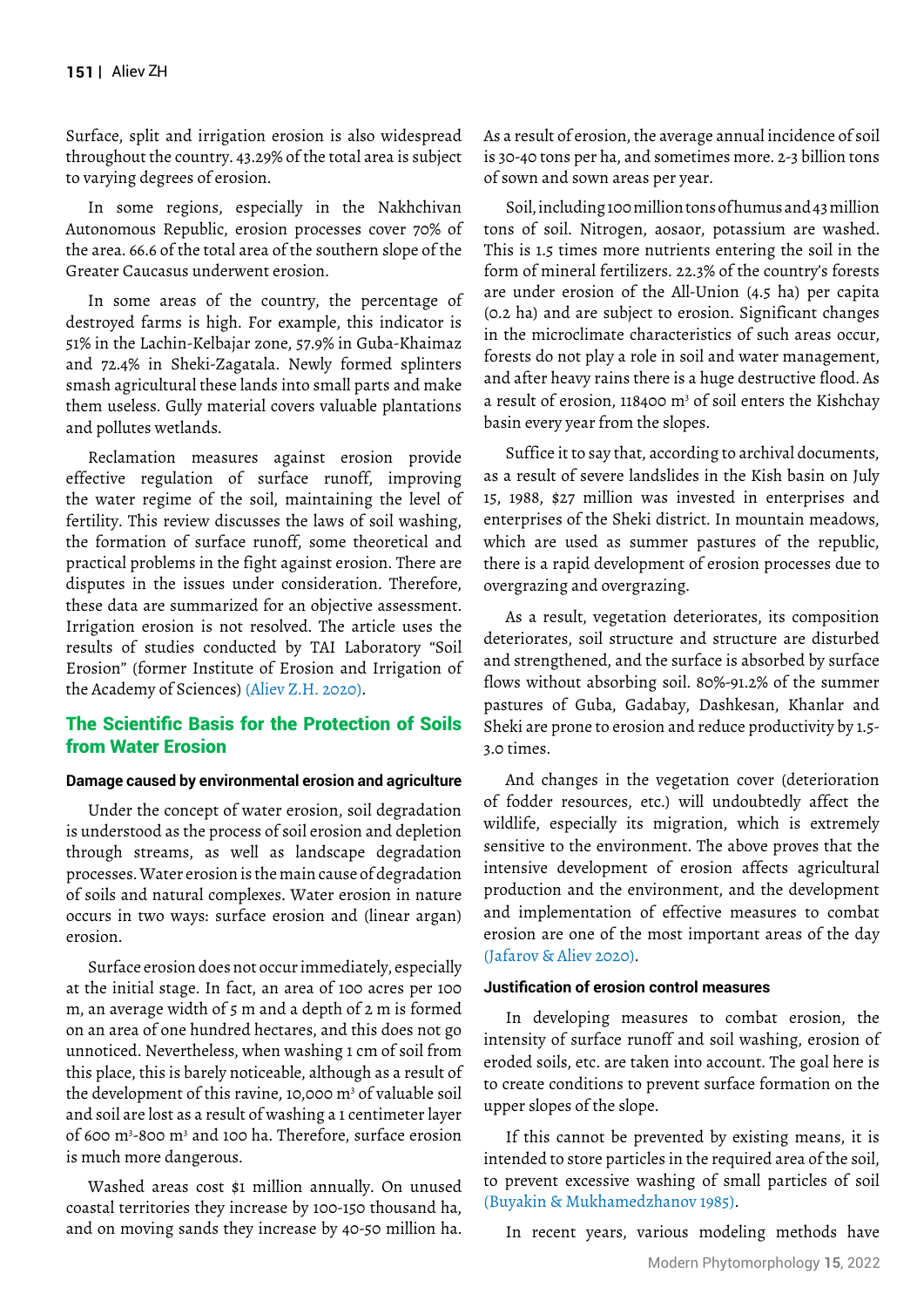been used for this purpose. Examples of this are simple mathematical models (map of washed soils, etc.).

Predictive problems are used to justify soil conservation measures. The universal equation proposed by American scientists can be widely used to predict soil loss. Washed lands are allotted to justify the system of countermeasures, to maintain and increase the fertility of the land. In order to characterize the general soil leaching in the cultivation slope zone, it is recommended to calculate the recommended average soil leaching index (Pop) in this area using the following formula:

Pop=
$$
\frac{\left[P_{-}(1 S_{-}1+P2 S2+P3 S3+....+P n S n)\right]}{100}
$$

Here Pop is the average soil leaching rate, P1, P2, P3, etc. The number of washing elements of the soil contour is S1, S2, S3, and so on. elements of the soil contour area. If, as a diagnostic indicator, when washing the soil, the humus content in the 0 cm-50 cm layer decreases, then P1, P2, P3 should reflect the amount of humus in the 0 cm-50 cm layer.

The universal equation for evaluating erosion processes is not enough. Australian National University uses cesium adsorbed by soil particles to map eroded soils. In the former SSPI, the permissible threshold for washing black soils is from 3 t/ha-5 t/ha.

However, it is believed that the maximum permissible amount of soil leaching for Azerbaijani conditions should not exceed 0.2-0.5 tons (Jafarov & Aliev 2020). So much significant loss of the land itself is not offset by an increase in the fertility of such lands. The following erosion intensity scale is presented. 1. easy washing up to 0.5 t/ha, 2. poor washing up to 0.5 t/ha, 3. moderate washing 1 t/ha-5 t/ha, 4. strong washing 5 t/ha-10 t/ha, 5. more severe washing 10 t/ha.

### Integrated Erosion Control Measures on the Slopes

Integrated erosion control measures include economic, organizational, agricultural, meadow, forest and irrigation and drainage measures. The implementation of these measures should at the same time prevent the negative impact of all types of natural and economic activities and provide an opportunity to increase the productivity of their lands (Dubinsky & Buryanov 1985).

### Organization of the Territory as an Important Part of Erosion Control

The erosion control of the territory, the composition

and proportions of the agricultural sector, measures to increase its productivity, types and types of crop rotation, the number of agricultural land, alternative plantings, hydraulic structures, forest belts, borders and settlements, the volume of agricultural work. identifies problems. For this, a general scheme of anti-erosion management of individual farms, administrative regions, provinces and the country is being developed (Aliev Z.H. 2020).

Land use projects intended for individual farms are of greater practical importance. Such projects in our country are designed for a maximum of 1:10,000 and partly for 1: 25,000. When drafting an erosion control zone project for a given area. First of all, natural conditions are analyzed. To this end, the Center for Agroecological Sciences conducted relevant studies in almost all mountain and foothill regions of the country, as well as maps of soil erosion maps and cartograms, erosion factors, and antierosion measures (Zarudny Yu.K. 1985).

Intermediate cultivation should be preferred on slopes with 5-60 slopes prevailing on untreated and poorly washed soils, and crops on 6-120 slopes (Zaslavsky & Erosion 1983). At the end, inter-row vegetation should be 20%-25%, perennial grasses 30%-40%.

Soil protection should be widely used on slopes with a moderate or moderately strong slope of 12-150 (on moderately washed soils), and in areas with strong washing should not be used as natural cuttings.

The low efficiency of the erosion control organization of the territory is mainly due to the poor location of road and forest lanes within the boundaries of arable land.

In most cases, the linear elements shown are arranged so that they move up and down the slope. This leads to the accumulation of surface currents along slopes, roads and other structures and the rapid development of erosion processes. The longest sides of the cultivated areas should be in the direction of the slope to effectively prevent surface currents.

Project development begins with the identification of more feasible areas of specialization of the economy, taking into account protection from soil erosion. On the basis of a detailed study of natural conditions, alternative plantings are developed, the technology of crop erosion, the development of a fertilizer system, slope and other useless areas, the development of erosion forest plantations and hydraulic structures, roads, etc.

A number of farms in the country have begun to use land improvement systems to prevent erosion and increase productivity by regulating surface flows. This system assumes that all work on plowing and cultivation is carried out in accordance with relief horizons, the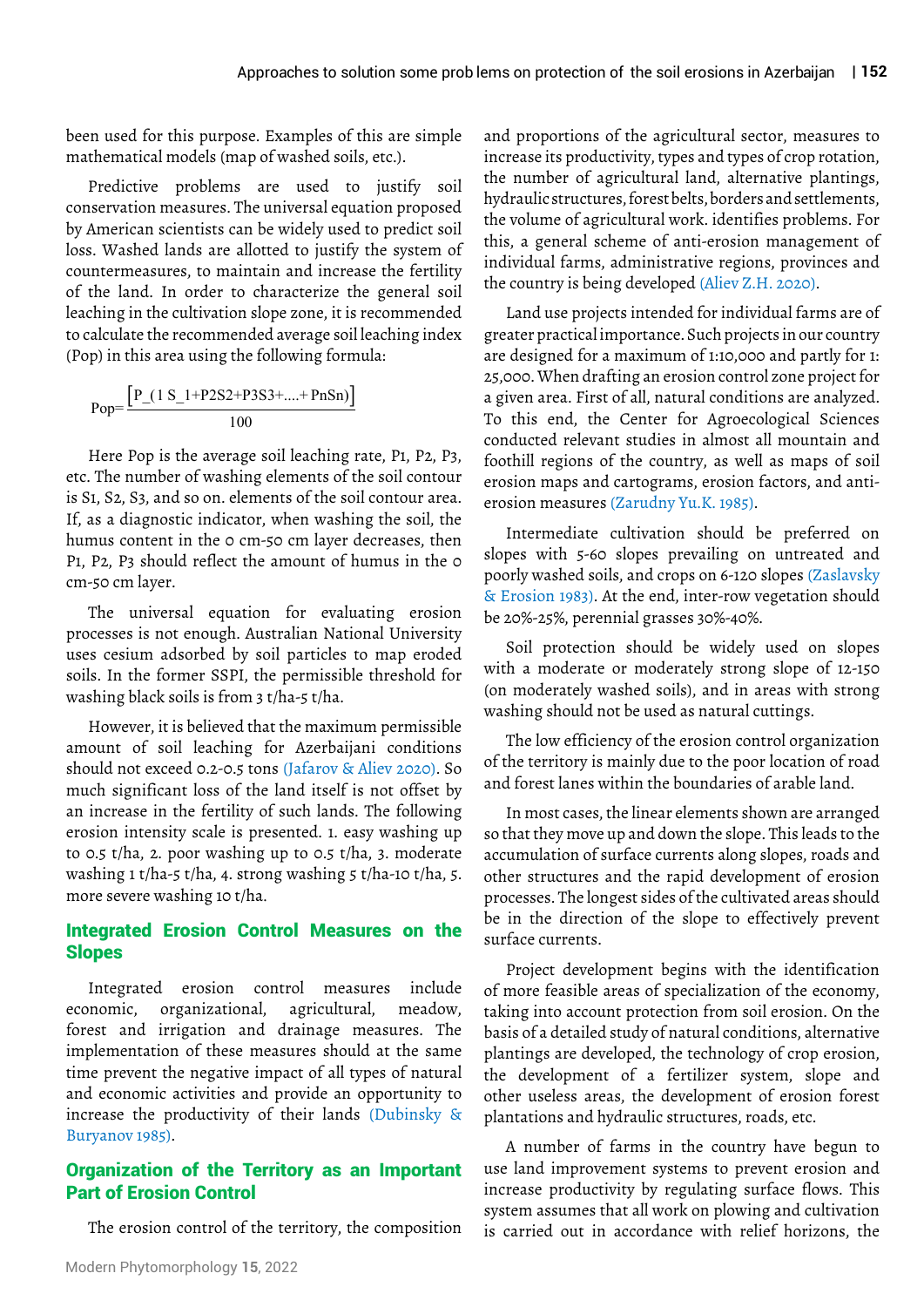creation of water-holding and retaining posts and dams in erosion-prone areas and on the outskirts of farms, laying of wooden strips along the edges, and special agricultural technology measures.

## **Phyto-Reclamation Measures Involving Hydraulic Devices**

Anti-erosion agromelioration is a biological engineering system. Protective forest belts and hydraulic engineering anti-erosion agents are the main elements of this system.

Forest plantations cause both surface and internal flows to leak into the soil and retain most of the nutrients. The amount of nutrients decreases by 4-5 times in the surface course of forest strips in sown areas. Amount of nitrates in water released from livestock to The complexes at this time are between 23 mg/kg and 4.2 mg/kg. l, nitrites are reduced from 1.42 mg/l-0.12 mg/l, and phosphorus is 1.5 times. All this prevents pollution of surface and inland waters and water sources.

Protective forest belts are often used in combination with simple hydraulic structures to increase erosion efficiency. In the trench forest strip 0.6 m deep, 1.2 m deep and 0.1 m deep between the bottom line, almost all surface runoff from the basin is preserved. In the North Caucasus, the flows of the fault surface decreased by 6–8 times.

The last century Since the 1970s, on the southern slopes of the Greater Caucasus, erosion was carried out on the field with various soil preparations (tar, trenches, strips) and their effect on soil leaching. At that time, 18,785 tons of land was washed out from each controlled hectare (not forest area), a total of 955 and 2210 g of soil was washed out from the area prepared by the resin and strip method. One of the most important principles for creating forest strips is their correct location or slope. Distances between the strips along different slopes are also determined for different geographical zones of Azerbaijan (Rozhkov A.G. 1975).

Soil preparation should be carried out with a strip of 1 m–2 m every 3 m–5 m in zones with a 10–200 frequency, from moderate to heavy and a width of 1.5 m–3 m in each of 2-3 m in highly washed areas of 20 m–300 m trench to dig. In large areas with more than 15-200 thick and thick soils and where the tractor can work, deforestation should be carried out on terraces. On slopes where heavily washed and often hard rock is exposed, soil can be prepared to create tar and trenches.

Forest reclamation measures are used to strengthen gorges and caves. For this purpose, trees and shrubs are planted along the edges, slopes and bottoms, with a strong root system and bearing capacity, which does not require moisture and soil fertility. In this case, depending on the slope and soil conditions, it may be more profitable to prepare the soil on slopes and slopes, with terraces, slopes, trenches and slabs, as well as slopes and bare sections.

In almost all horticultural areas, the use of simple hydraulic drilling rigs, trenches, fragments and cracks is more efficient. They function more efficiently when filled with stems, manure and organic leaves.

In gardens located on slopes (12-140), spraying intervals play a positive role.

Most summer and winter pastures in our country need serious surface improvement. Improving mowing and haircuts should be carried out comprehensively. At the same time, simple hydraulic structures (water intake and holding dams, poles, etc.) are not only aggravated by agricultural measures (plowing strips, buffer strips, splitting, etc.), but the main role is to prevent and flush the soil. It is necessary to ensure land reclamation (planting of perennial grasses), create cultivated pastures and weeds.

### **Reclamation**

Erosion is rapidly developing in the mountainous and foothill areas of the republic, which in recent years has been one of the most dangerous and destructive types of soil erosion. Over the past ten years, the area of unused fleas in our country has grown by more than 5 million tons. 6.6 million ha of sown area. Their length reached 1 million km, and their total number reached 13 million. As a result of the development of ravines, the area of farmland increases annually by 100-150 thousand ha.

Recently, new methods of reclamation of crushed areas in the agricultural sector of the country and abroad are widely used (Mitchell & Bubzenzer 1984). This struggle includes partial or complete replenishment of the slopes with the preservation of the fertility of the upper layers of the soil or their slopes, filled with a tendency to the development of agricultural plants, which allows machines and mechanisms to function.

Fundamental land reclamation should be based on a pre-recorded project. The filling slope is divided into separate sections of 20 m-25 m, depending on the total length. The volume of earthwork is calculated based on the size of the ridge (width, length and depth). Then a decision is made whether the orientation of the project will be chosen-how appropriate is the slope of the slope that needs to be completed.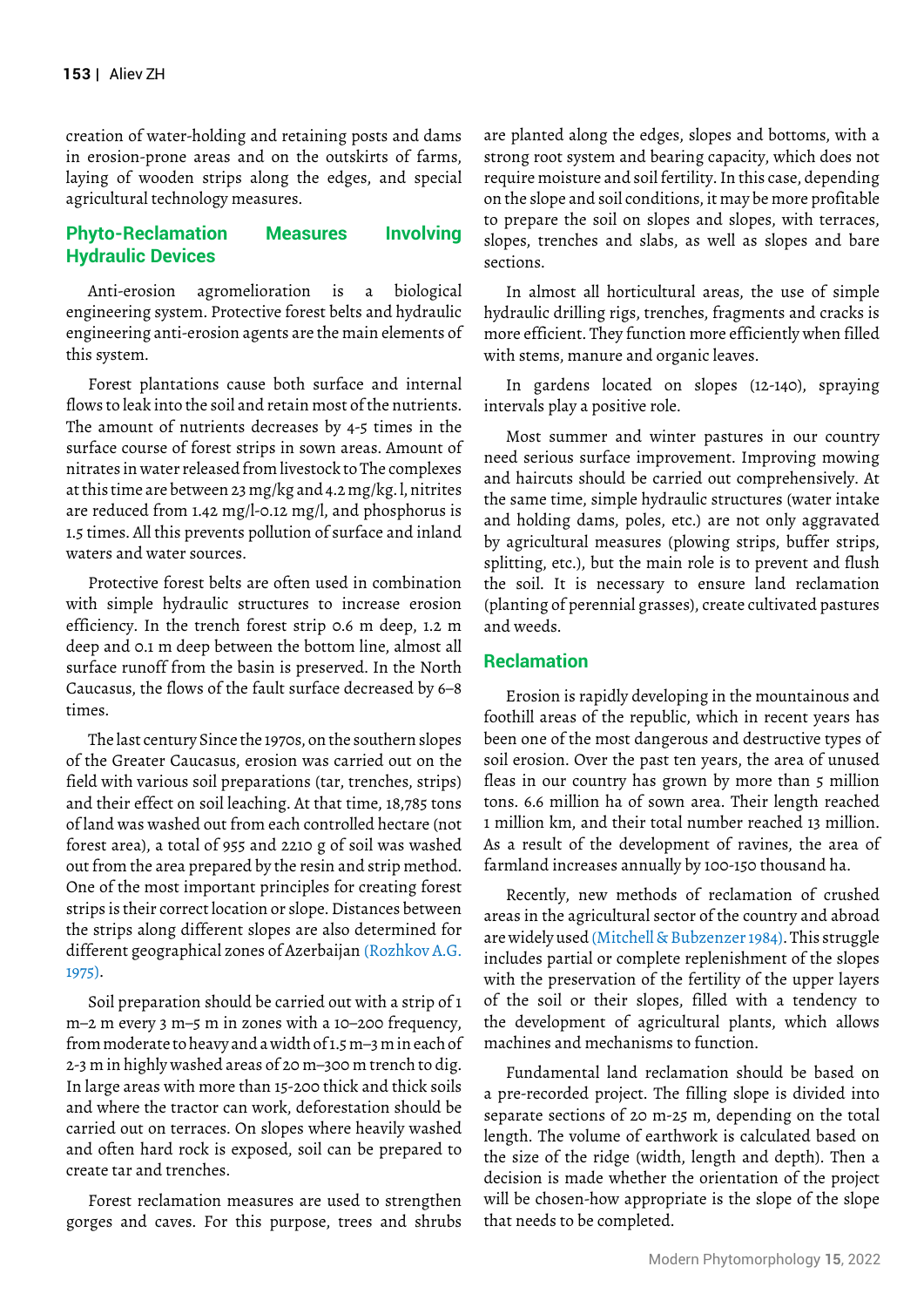Subsequently, at a depth of 2 m-5 m from the top of the ravine, dams with a depth of 30 cm-40 cm or waterlogging are created to prevent surface runoff from entering the reclamation zone.

Then the filling of the fleet begins. A bulldozer, a loan, can be used as landing machines, such as a sniper and an excavator. First, the bulldozer removes three fertile layers of humus from the first working area, and this section is filled to the required depth. Then the bulldozer moves to the second zone of the first zone, moving the humus layer to the surface. The second area is filled with copper. Work in other areas is ongoing in the same sequence.

Perennial grasses are planted in this area to protect the smoothed area from further erosion, and these areas will be used for 2-3 years. Soils are given high doses of organic and mineral fertilizers.

It is recommended to use for slopes with relatively soft clays with a water depth of not more than 5-10 hectares, located on slopes 10-150, 300 m-450 m long and an average depth of 5 m-7 m.

The implementation of these measures in our country every year will help to obtain a significant amount of additional land due to useless soils and protect the most valuable natural resources.

## **Interactions of elements of integrated control measures**

The fight against erosion is a complex, laborintensive process that requires the implementation of comprehensive measures: economic, organizational, agricultural, phyto-reclamation and hydraulic. In connection with the protective conditions of the protective plantations and hydraulic structures, it must be placed in accordance with the principles of land reclamation.

When the district is organized on the basis of the reclamation profile and comprehensive measures are implemented, agro-lifts approach their natural stability to almost all precipitation.

The interaction of elements of soil measures is quite high. For example, a wooded strip with a gross terrace, reinforced by moats in the form of an interconnected system, completely absorbs atmospheric deposits for 5 years.

Soil protection systems are also preferred in many countries around the world. However, the application of scientific research in our country does not meet the requirements of soil protection.

Sowing soil is poorly used, planting is not carried

out on a large scale, and some parts of the planted land cannot fulfill their role due to poor maintenance. Simple hydraulic devices are used on such a small scale.

One of the main reasons for this is that the erosion process is accurate enough to assess the real damage to the environment, its pollution and the lack of a unified methodology.

For a successful erosion control, it is important to determine the optimal indicators of cultivated areas, meadows, grasses and forests depending on local soil and climatic conditions.

To ensure compliance with established standards, environmental and land protection services should be established and adequate staff should be provided.

Interest in the protection and conservation of land should also be increased.

Soil protection and fertility should be a key criterion for assessing the performance of farm managers and specialists.

### **Conclusions**

In recent decades, the intensification of erosion processes is explained by a decrease in the content of humus in the soil, a deterioration in the water-physical properties of soils, and insufficient antimicrobial activity in humans. Water erosion has acquired such proportions that if this continues, 1/3 of the agricultural land in our country may become worthless after 20 years.

To justify erosion measures, the processes of erosion were studied and possible land losses were determined. Various modeling methods, empirical equations, new methods of mapping and classification of eroded soils have been proposed. All this allows us to design antierosion complexes based on calculations.

A successful solution to the problem of water erosion is possible only when using a set of measures to protect the soil, which are interconnected and complement economic, organizational, agricultural, forest, meadow and irrigation and drainage measures.

To solve the problem of protecting the soil from erosion, the following are important:

- standards should be adopted to determine the relative areas of planting, meadows, grasses, water and forests in accordance with local soil, climatic and economic characteristics
- An environmental service should be created to monitor compliance with established standards